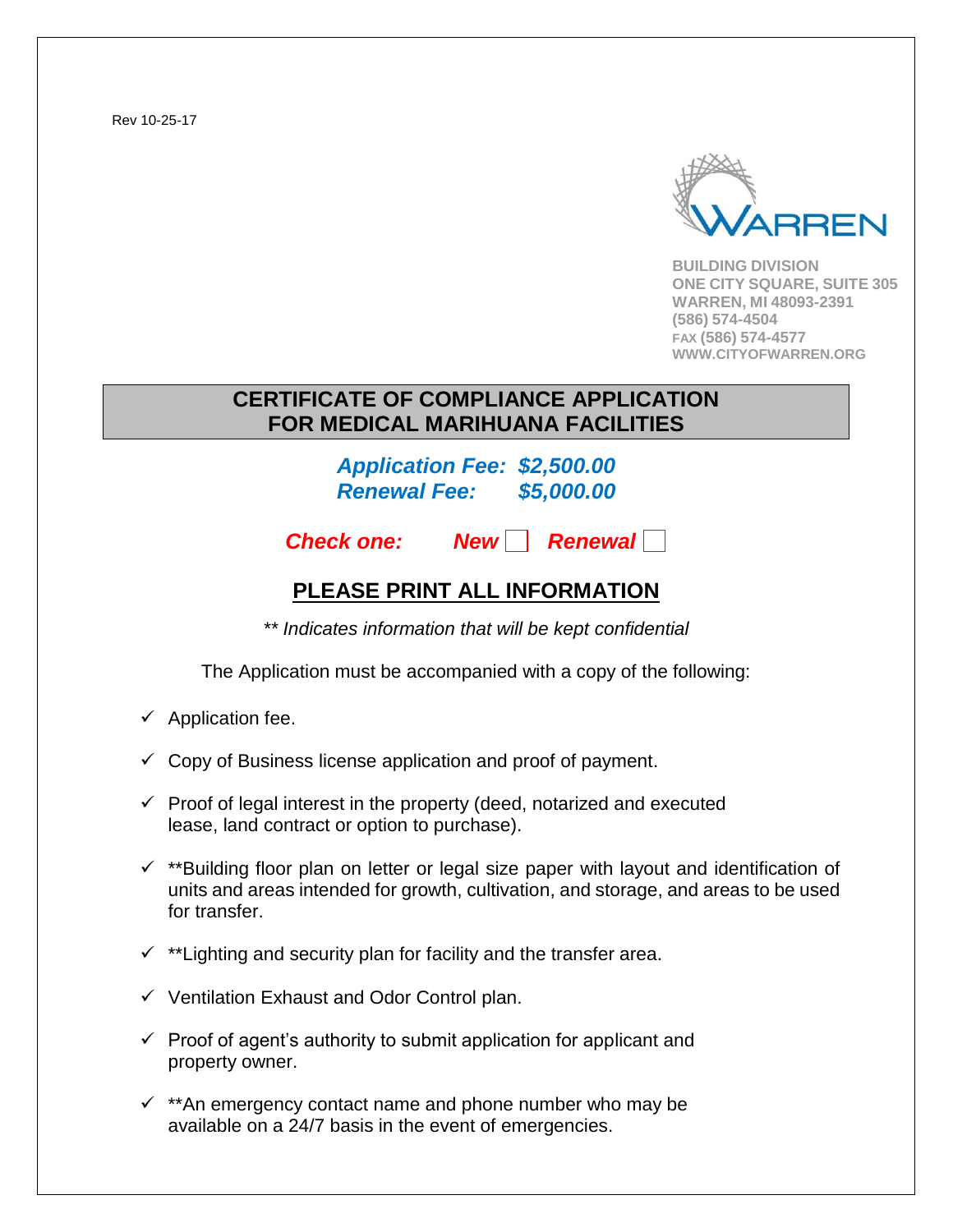# **I. FACILITY INFORMATION:**

Property Address:

Business Phone Number:

Fax Number. Website Address: Website Address:

\*\*Identify each suite/unit to be occupied for medical marihuana growth, cultivation, processing or storage at the facility by unit or suite number, and include the unit and suite numbers on the floor plan sketch to be submitted with the Application:

\*\*State the total square footage of the facility to be used for medical marihuana growth, cultivation, processing or storage:

\_\_\_\_\_\_\_\_\_\_\_\_\_\_\_\_\_\_\_\_\_\_\_\_\_\_\_\_\_\_\_\_\_\_\_\_\_\_\_\_\_\_\_\_\_\_\_\_\_\_\_\_\_\_\_\_\_\_\_\_

Business Name of Facility: **Example 2018** 

Business Name of Building in which Facility is located, if different from Facility name:

Total Number of Registered Caregivers (or Registered Patients) who will occupy the Facility for Medical Marihuana Growth, Cultivation, Processing or Storage:

List any other businesses occupying the property, or other uses of the property by the owner: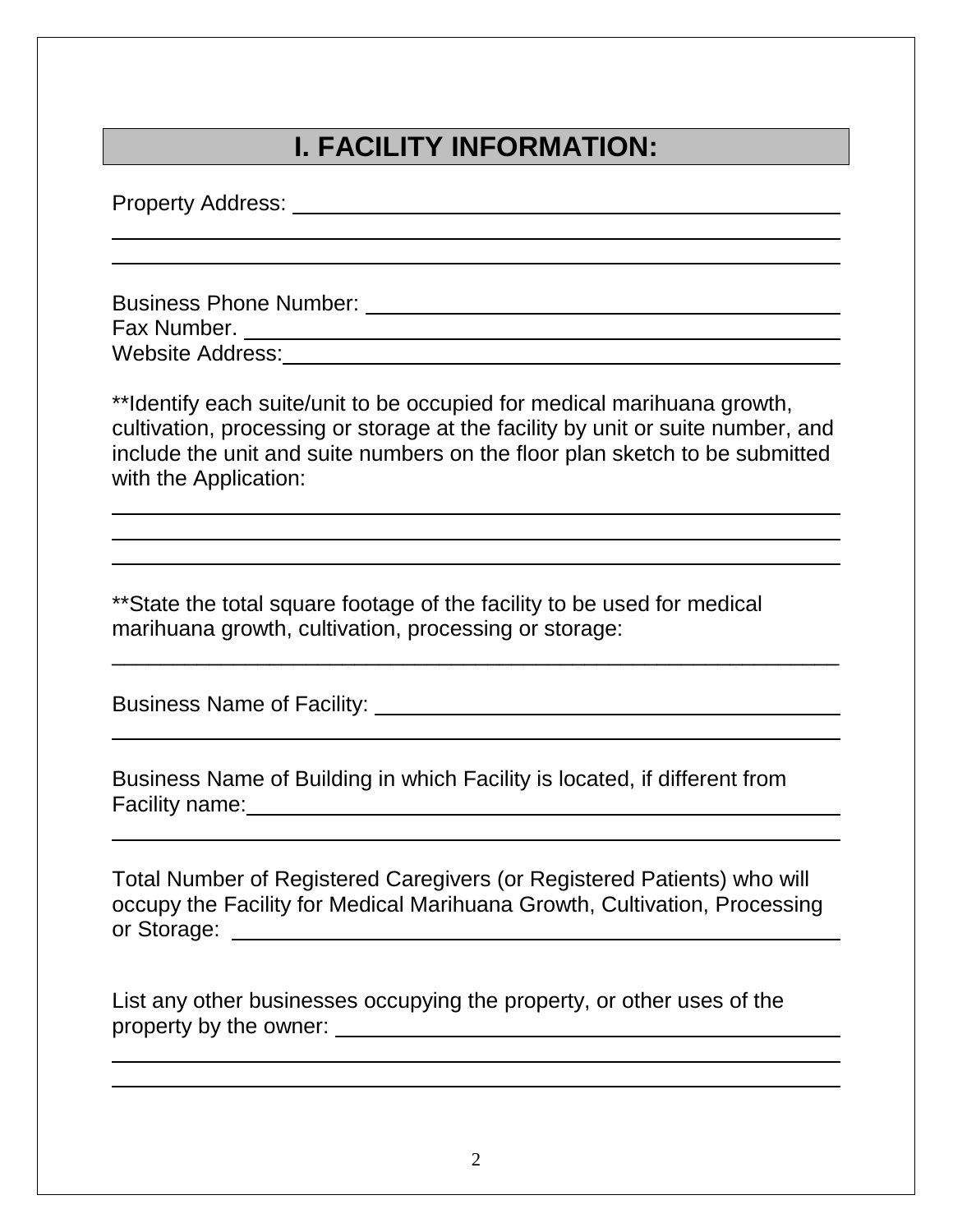Please identify the manager who will be responsible for overall operations and management of the facility:

| Name:                               |                                                       |
|-------------------------------------|-------------------------------------------------------|
|                                     |                                                       |
|                                     |                                                       |
| Phone No.:                          |                                                       |
| E-mail Address:<br>**Date of Birth: | **Driver's License Number:                            |
|                                     | ** Emergency Phone Contact Number and E-Mail Address: |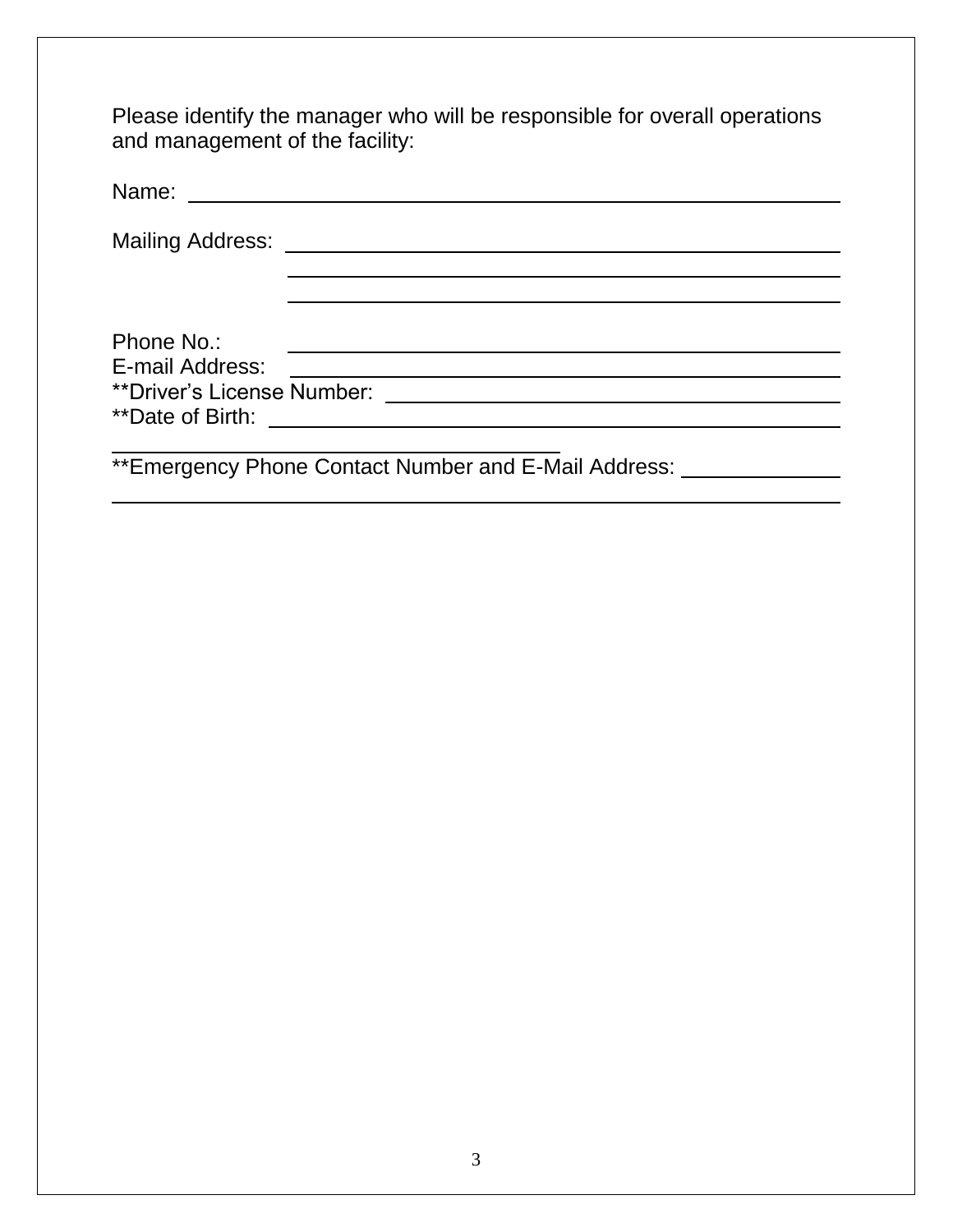## **II. APPLICANT AND OWNER INFORMATION:**

Legal Name of Applicant/Facility Owner:<br>
Legal Name of Applicant/Facility Owner:

Type of Entity: (Check one of the following)

- \_\_\_\_\_ Corporation
- General Partnership
- Limited Partnership
- Limited Liability Company
- \_\_\_\_\_ Individual
- Other, please describe:  $\Box$

Assumed name for doing business, if any:

Owner's Mailing Address:

Phone Number:

\*\*Owner's date of birth, if individual:

\*\*Owner's driver's license number:

Full name of individual representing applicant:

(Do not list corporate entity, attorney or representative. The person submitting the application for the applicant must be an individual, who is the property owner or the person responsible for the day to day operation of the facility).

Title: **The Structure 1996** 

<u> 1989 - Johann Stoff, deutscher Stoffen und der Stoffen und der Stoffen und der Stoffen und der Stoffen und der</u> Company Affiliation: Address: \_\_\_\_\_\_\_\_\_\_

\*\*Phone Number:

\*\*E-Mail Address:

\*\*Driver's License Number:

\*\*Date of Birth: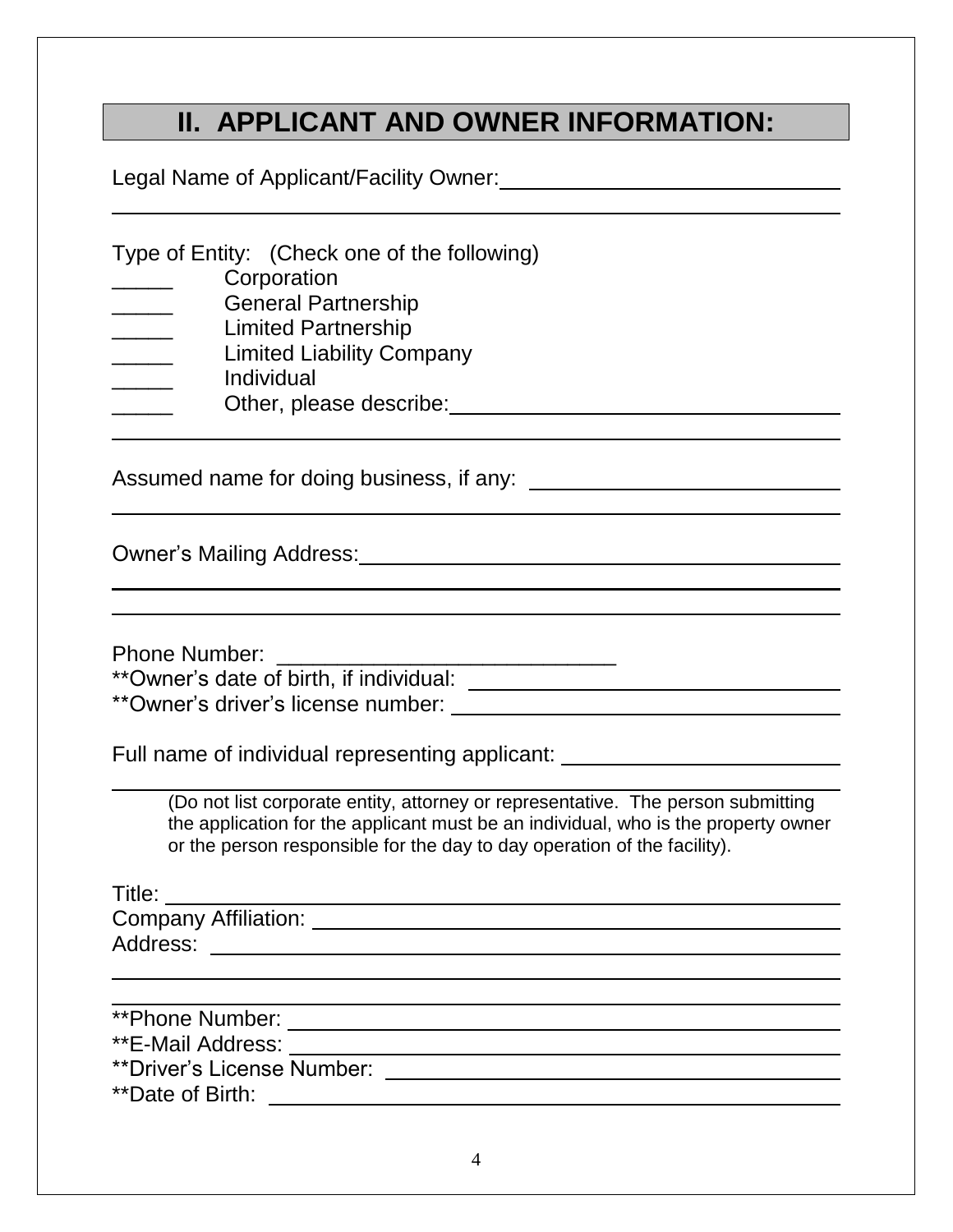State Applicant/Facility Owner's Legal Interest in the Property: i.e., deed holder, land contract purchaser, lessee

If leased, what is the length of the lease?

If applicant/facility owner is not the landowner, please identify all entities or persons with an ownership interest in the land:

For owner, manager and applicant's representative, please state all former names or aliases each has been known by in the last five years:

Identify by name and state of formation, other businesses owned or operated by applicant, the owner, and applicant's officers, members, and partners:

Primary Contact for processing this Application and scheduling inspections:

Primary Contact Name and Title:

\*\*Primary Contact E-mail:

\*\*Primary Contact Daytime Telephone Number:

Communications regarding this Application will be sent to your primary contact, and it is the Applicant or Primary Contact's responsibility to notify the Division of Building Inspections and Safety Engineering to coordinate inspections.

Please check whether Primary contact would prefer communications through e-mail. Yes \_\_\_\_ No \_\_\_\_

If not, state preferred means of communication: \_\_\_\_\_\_\_\_\_\_\_\_\_\_\_\_\_\_\_\_\_\_\_\_\_\_\_\_\_\_\_\_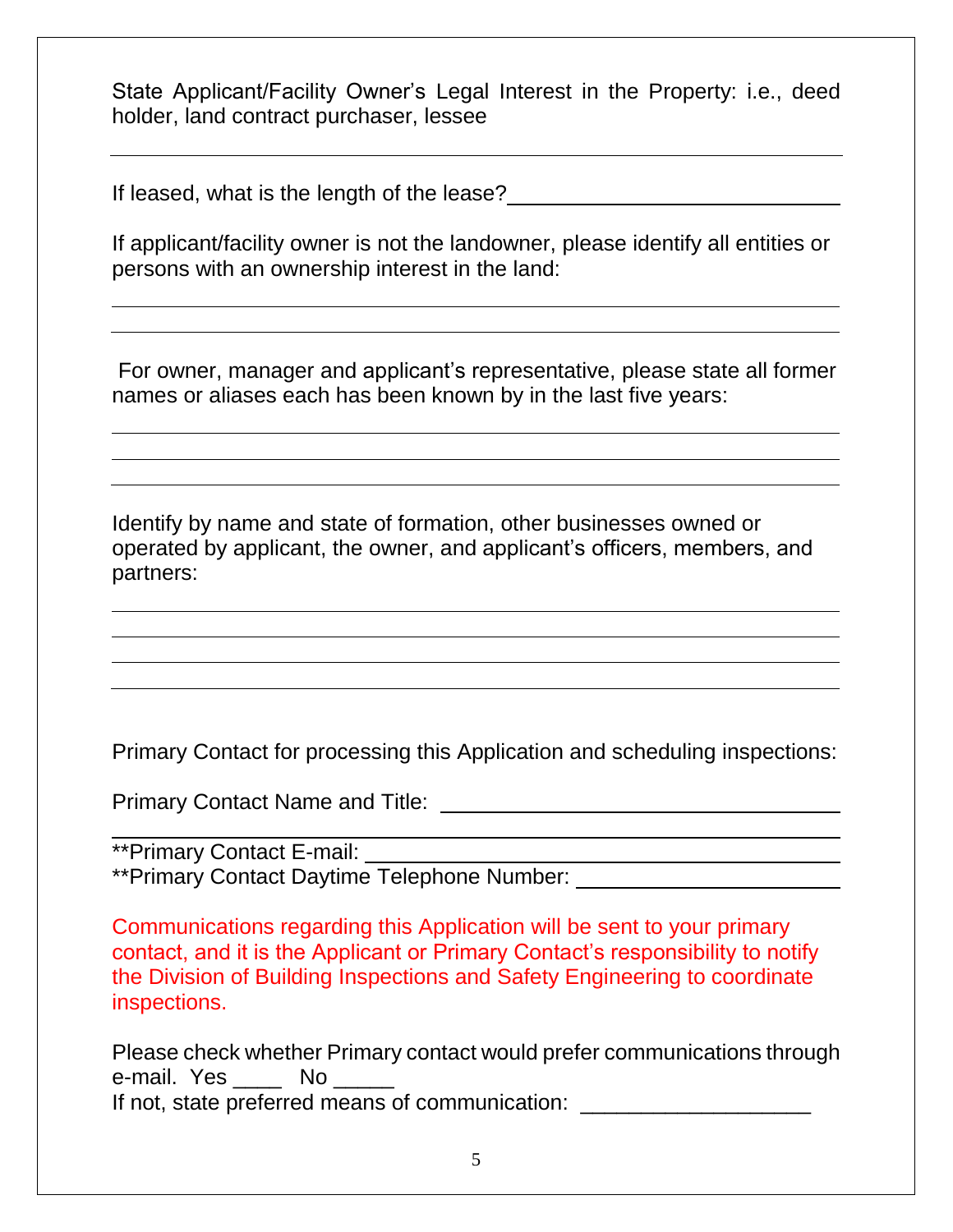## **III. OPERATIONAL INFORMATION.**

| State the Hours of Operation of the Facility. |
|-----------------------------------------------|
| Monday through Friday:                        |
| Saturday and Sunday:                          |
| Holidays:                                     |
|                                               |

2. Has the City of Warren ever issued a violation to the Applicant or Facility Owner based upon any alleged or actual unlawful use or condition of property in the City of Warren? Yes  $\Box$  (If yes, provide details below)

No

3. Does the Facility maintain liability insurance that adequately covers property damage from fire, vandalism, malicious mischief and other perils of explosion, collapse or damage to underground utilities?

| es<br>Y۱ |  |
|----------|--|
| Nο       |  |

Attach a copy of your certificate